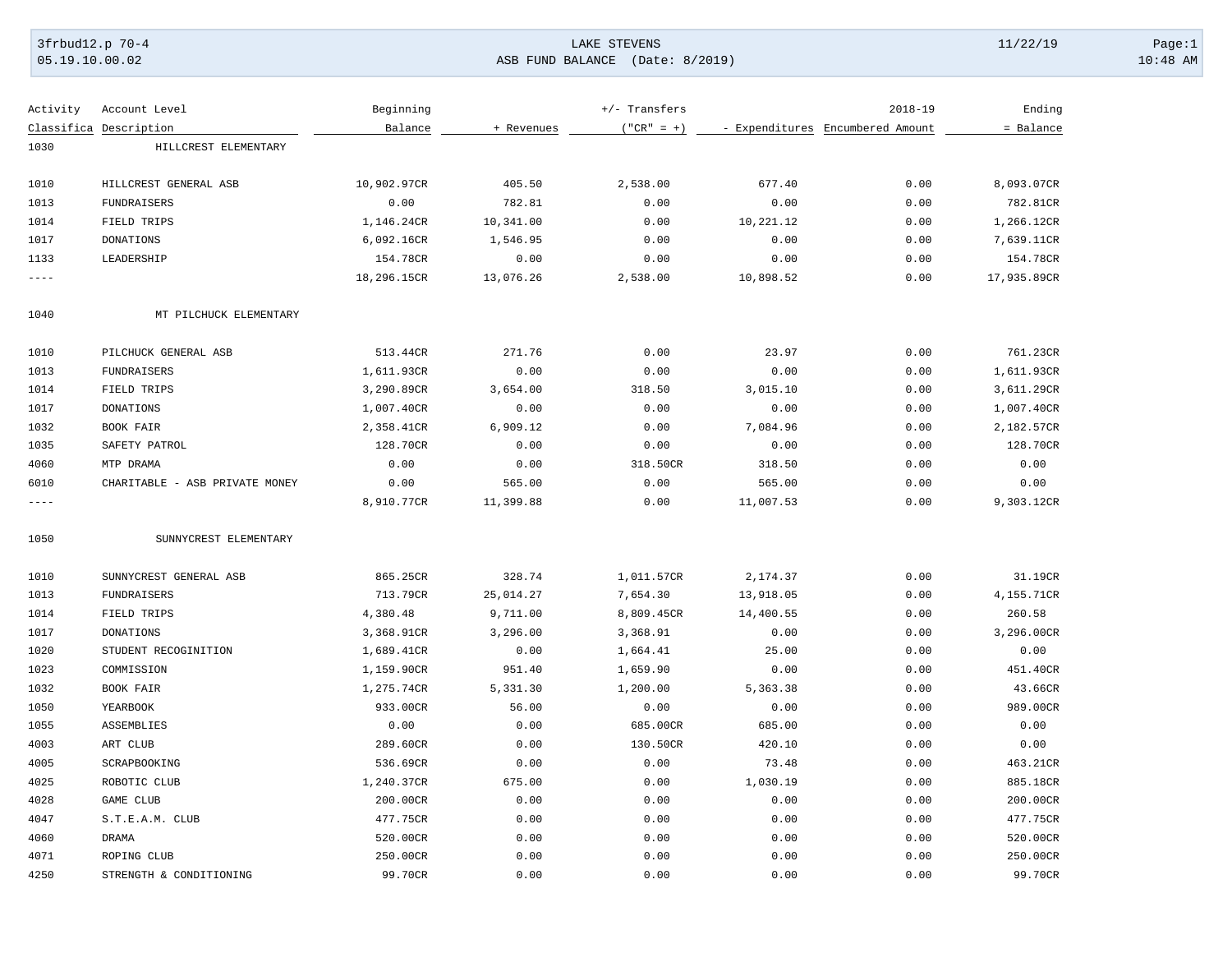## 3frbud12.p 70-4 Page:2 Page:2 Page:2 Page:2 Page:2 Page:2 Page:2 Page:2 Page:2 Page:2 Page:2 Page:2 Page:2 Page:2 Page:2 Page:2 Page:2 Page:2 Page:2 Page:2 Page:2 Page:2 Page:2 Page:2 Page:2 Page:2 Page:2 Page:2 Page:2 Pag 05.19.10.00.02 ASB FUND BALANCE (Date: 8/2019) 10:48 AM

| Activity    | Account Level                  | Beginning   |             | $+/-$ Transfers |           | $2018 - 19$                      | Ending      |
|-------------|--------------------------------|-------------|-------------|-----------------|-----------|----------------------------------|-------------|
|             | Classifica Description         | Balance     | + Revenues  | $("CR" = +)$    |           | - Expenditures Encumbered Amount | = Balance   |
| 1050        | SUNNYCREST ELEMENTARY          |             |             |                 |           |                                  |             |
|             |                                |             |             |                 |           |                                  |             |
| 4310        | HORTICULTURE / GARDEN          | 470.00CR    | 0.00        | 0.00            | 0.00      | 0.00                             | 470.00CR    |
| 4343        | READING CLUB                   | 249.89      | 0.00        | 1,200.00CR      | 900.38    | 0.00                             | 49.73CR     |
| 6010        | CHARITABLE - ASB PRIVATE MONEY | 182.85CR    | 0.00        | 0.00            | 0.00      | 0.00                             | 182.85CR    |
| $- - - - -$ |                                | 9,642.59CR  | 45, 363. 71 | 3,711.00        | 38,990.50 | 0.00                             | 12,304.80CR |
| 1070        | STEVENS CREEK ELEMENTARY       |             |             |                 |           |                                  |             |
| 1010        | STEVENS CREEK GENERAL ASB      | 0.00        | 759.29      | 7,116.00CR      | 1,808.36  | 0.00                             | 6,066.93CR  |
| 1013        | FUNDRAISERS                    | 0.00        | 29,399.39   | 2,900.00        | 15,619.80 | 0.00                             | 10,879.59CR |
| 1014        | FIELD TRIPS                    | 0.00        | 13,090.75   | 3,006.00CR      | 16,469.14 | 0.00                             | 372.39      |
| 1017        | DONATIONS                      | 0.00        | 2,307.25    | 950.00          | 0.00      | 0.00                             | 1,357.25CR  |
| 1020        | STUDENT RECOGNITION            | 0.00        | 0.00        | 1,075.00CR      | 983.58    | 0.00                             | 91.42CR     |
| 1023        | COMMISSION                     | 0.00        | 959.00      | 500.00          | 0.00      | 0.00                             | 459.00CR    |
| 1032        | BOOK FAIR                      | 0.00        | 4,212.70    | 0.00            | 3,840.65  | 0.00                             | 372.05CR    |
| 6010        | CHARITABLE - ASB PRIVATE MONEY | 0.00        | 1,716.02    | 56.00           | 1,276.77  | 0.00                             | 383.25CR    |
| $- - - - -$ |                                | 0.00        | 52,444.40   | 6,791.00CR      | 39,998.30 | 0.00                             | 19,237.10CR |
| 1080        | GLENWOOD ELEMENTARY            |             |             |                 |           |                                  |             |
| 1010        | GLENWOOD GENERAL ASB           | 81.41CR     | 569.13      | 103.49CR        | 665.78    | 0.00                             | 88.25CR     |
| 1012        | SPECIAL PROJECTS               | 261.03CR    | 0.00        | 0.00            | 0.00      | 0.00                             | 261.03CR    |
| 1013        | FUNDRAISERS                    | 1,236.24CR  | 0.00        | 0.00            | 0.00      | 0.00                             | 1,236.24CR  |
| 1014        | FIELD TRIPS                    | 2,204.51CR  | 17,013.00   | 5,438.55CR      | 24,628.77 | 0.00                             | 27.29CR     |
| 1017        | <b>DONATIONS</b>               | 5,014.27CR  | 9,770.00    | 6,000.00        | 705.52    | 0.00                             | 8,078.75CR  |
| 1020        | STUDENT RECOGNITION            | 597.41CR    | 0.00        | 0.00            | 361.47    | 0.00                             | 235.94CR    |
| 1023        | COMMISSION                     | 1,512.00CR  | 0.00        | 0.00            | 0.00      | 0.00                             | 1,512.00CR  |
| 1032        | BOOK FAIR                      | 2,279.54CR  | 11,490.53   | 0.00            | 7,997.85  | 0.00                             | 5,772.22CR  |
| 1055        | ASSEMBILIES                    | 1,182.00CR  | 0.00        | 0.00            | 0.00      | 0.00                             | 1,182.00CR  |
| 1130        | STUDENT STORE                  | 387.36CR    | 0.00        | 0.00            | 0.00      | 0.00                             | 387.36CR    |
| 4060        | DRAMA CLUB                     | 189.95      | 0.00        | 658.96CR        | 469.01    | 0.00                             | 0.00        |
| 4345        | <b>SCIENCE CLUB</b>            | 30.00CR     | 0.00        | 0.00            | 0.00      | 0.00                             | 30.00CR     |
| 6010        | CHARITABLE - ASB PRIVATE MONEY | 327.00CR    | 2,324.40    | 201.00          | 1,063.40  | 0.00                             | 1,387.00CR  |
| $---$       |                                | 14,922.82CR | 41,167.06   | 0.00            | 35,891.80 | 0.00                             | 20,198.08CR |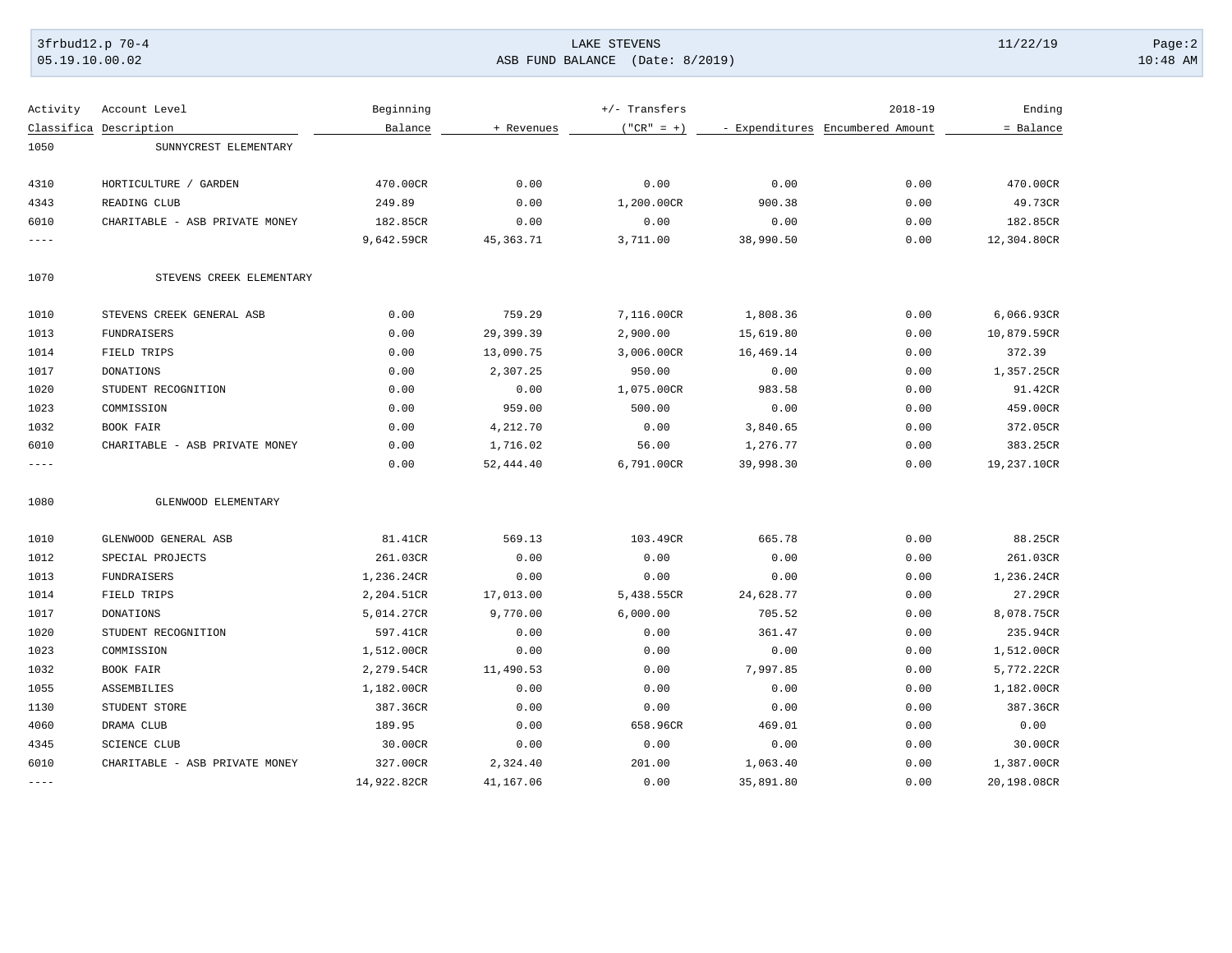## 3frbud12.p 70-4 Page:3 Page:3 Page:3 Page:3 Page:3 Page:3 Page:3 Page:3 Page:3 Page:3 Page:3 Page:3 Page:3 Page:3 Page:3 Page:3 Page:3 Page:3 Page:3 Page:3 Page:3 Page:3 Page:3 Page:3 Page:3 Page:3 Page:3 Page:3 Page:3 Pag 05.19.10.00.02 ASB FUND BALANCE (Date: 8/2019) 10:48 AM

| Activity  | Account Level                  | Beginning  |            | +/- Transfers |           | $2018 - 19$                      | Ending      |
|-----------|--------------------------------|------------|------------|---------------|-----------|----------------------------------|-------------|
|           | Classifica Description         | Balance    | + Revenues | $('"CR" = +)$ |           | - Expenditures Encumbered Amount | = Balance   |
| 1090      | SKYLINE ELEMENTARY             |            |            |               |           |                                  |             |
|           |                                |            |            |               |           |                                  |             |
| 1010      | SKYLINE GENERAL ASB            | 1,959.50   | 190.46     | 1,884.25CR    | 98.33     | 0.00                             | 16.88CR     |
| 1012      | SPECIAL PROJECTS               | 33.63CR    | 0.00       | 8.45          | 0.00      | 0.00                             | 25.18CR     |
| 1013      | FUNDRAISERS                    | 6.50CR     | 0.00       | 0.00          | 0.00      | 0.00                             | 6.50CR      |
| 1014      | FIELD TRIPS                    | 519.61     | 14,091.00  | 2,000.00CR    | 13,375.73 | 0.00                             | 2,195.66CR  |
| 1017      | <b>DONATIONS</b>               | 7,548.23CR | 2,000.00   | 3,926.03      | 0.00      | 0.00                             | 5,622.20CR  |
| 4060      | DRAMA CLUB                     | 50.23      | 0.00       | 50.23CR       | 0.00      | 0.00                             | 0.00        |
| 6010      | CHARITABLE - ASB PRIVATE MONEY | 0.00       | 1,193.50   | 0.00          | 0.00      | 0.00                             | 1,193.50CR  |
| $- - - -$ |                                | 5,059.02CR | 17,474.96  | 0.00          | 13,474.06 | 0.00                             | 9,059.92CR  |
| 1110      | HIGHLAND ELEMENTARY            |            |            |               |           |                                  |             |
| 1010      | HIGHLAND GENERAL ASB           | 4,693.02CR | 355.74     | 285.54CR      | 3,491.92  | 0.00                             | 1,842.38CR  |
| 1013      | <b>FUNDRAISERS</b>             | 1,000.00CR | 18,965.46  | 0.00          | 9,955.75  | 0.00                             | 10,009.71CR |
| 1014      | FIELD TRIPS                    | 2,742.07CR | 9,859.00   | 0.00          | 11,105.33 | 0.00                             | 1,495.74CR  |
| 1017      | <b>DONATIONS</b>               | 9.35CR     | 3,049.00   | 2,835.41      | 217.69    | 0.00                             | 5.25CR      |
| 1032      | BOOK FAIR                      | 0.00       | 7,819.73   | 0.00          | 7,819.73  | 0.00                             | 0.00        |
| 1055      | ASSEMBLIES                     | 0.00       | 0.00       | 985.00CR      | 985.00    | 0.00                             | 0.00        |
| 4021      | MUSICAL INSTRUMENT             | 0.00       | 0.00       | 1,000.00CR    | 996.99    | 0.00                             | 3.01CR      |
| 4025      | ROBOTIC CLUB                   | 339.07CR   | 0.00       | 639.23CR      | 978.30    | 0.00                             | 0.00        |
| 4065      | CHEER/DANCE CLUB               | 150.00CR   | 0.00       | 150.00        | 0.00      | 0.00                             | 0.00        |
| 4074      | RUBIK'S CUBE CLUB              | 0.00       | 0.00       | 257.60CR      | 257.60    | 0.00                             | 0.00        |
| 4155      | KEY CLUB                       | 59.56CR    | 0.00       | 59.56         | 0.00      | 0.00                             | 0.00        |
| 4342      | RUNNING CLUB                   | 382.97CR   | 0.00       | 161.40        | 221.57    | 0.00                             | 0.00        |
| 4360      | HONOR SOCIETY                  | 500.00CR   | 0.00       | 500.00        | 0.00      | 0.00                             | 0.00        |
| 6010      | CHARITABLE - ASB PRIVATE MONEY | 3.00CR     | 0.00       | 3.00          | 0.00      | 0.00                             | 0.00        |
| $- - - -$ |                                | 9,879.04CR | 40,048.93  | 542.00        | 36,029.88 | 0.00                             | 13,356.09CR |
| 2010      | LAKE STEVENS MIDDLE            |            |            |               |           |                                  |             |
| 1010      | LSMS GENERAL ASB               | 7,842.74CR | 7,402.16   | 4,960.00CR    | 5,562.41  | 0.00                             | 14,642.49CR |
| 1011      | ASB REPLACEMENT CARD           | 66.00CR    | 0.00       | 0.00          | 0.00      | 0.00                             | 66.00CR     |
| 1013      | FUNDRAISERS                    | 3,216.90CR | 36, 161.76 | 3,200.00      | 22,006.53 | 0.00                             | 14,172.13CR |
| 1014      | FIELD TRIPS                    | 3,407.57CR | 0.00       | 0.00          | 484.85    | 0.00                             | 2,922.72CR  |
| 1014      | SEVENTH GRADE - FIELD TRIPS    | 60.00CR    | 0.00       | 0.00          | 0.00      | 0.00                             | 60.00CR     |
| 1015      | SOFT DRINKS                    | 496.18CR   | 0.00       | 0.00          | 0.00      | 0.00                             | 496.18CR    |
| 1016      | VENDING/MILK PRODUCTS          | 4,119.31CR | 2,352.11   | 0.00          | 0.00      | 0.00                             | 6,471.42CR  |
| 1017      | <b>DONATIONS</b>               | 303.40CR   | 740.00     | 0.00          | 0.00      | 0.00                             | 1,043.40CR  |
| 1020      | STUDENT RECOGINITION           | 2,643.32CR | 0.00       | 0.00          | 2,128.65  | 0.00                             | 514.67CR    |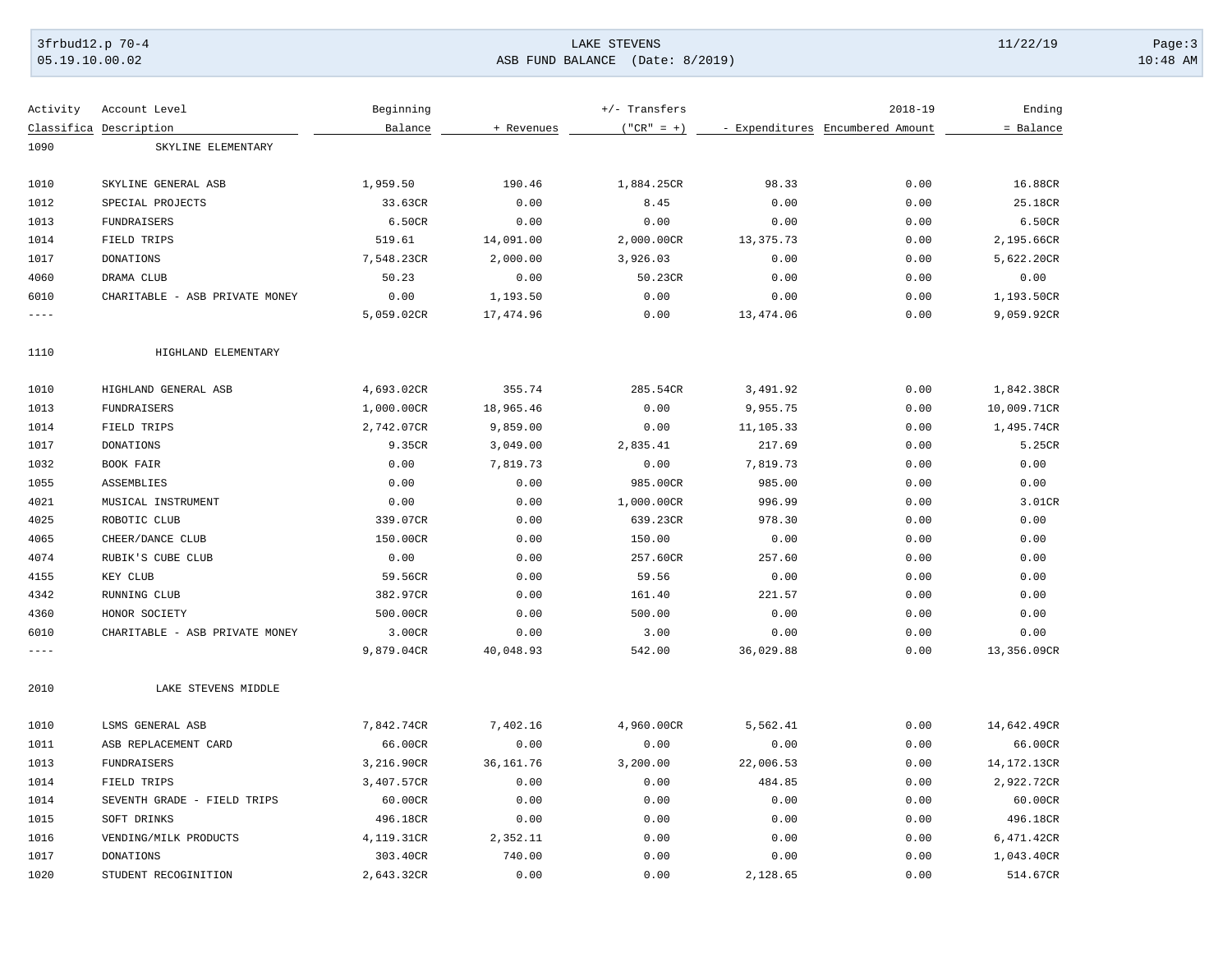# 3frbud12.p 70-4 Page:4 Page:4 Page:4 Page:4 Page:4 Page:4 Page:4 Page:4 Page:4 Page:4 Page:4 Page:4 Page:4 Page:4 Page:4 Page:4 Page:4 Page:4 Page:4 Page:4 Page:4 Page:4 Page:4 Page:4 Page:4 Page:4 Page:4 Page:4 Page:4 Pag 05.19.10.00.02 ASB FUND BALANCE (Date: 8/2019) 10:48 AM

| Activity | Account Level            | Beginning   |            | +/- Transfers |          | $2018 - 19$                      | Ending     |
|----------|--------------------------|-------------|------------|---------------|----------|----------------------------------|------------|
|          | Classifica Description   | Balance     | + Revenues | $("CR" = +)$  |          | - Expenditures Encumbered Amount | = Balance  |
| 2010     | LAKE STEVENS MIDDLE      |             |            |               |          |                                  |            |
| 1023     | COMMISSION               | 0.00        | 1,046.67   | 0.00          | 0.00     | 0.00                             | 1,046.67CR |
| 1030     | LIFE SKILLS              | 218.20CR    | 0.00       | 0.00          | 0.00     | 0.00                             | 218.20CR   |
| 1032     | BOOK FAIR                | 39.43CR     | 1,057.44   | 0.00          | 1,044.41 | 0.00                             | 52.46CR    |
| 1050     | YEARBOOK                 | 15,767.80CR | 16,324.00  | 13,900.00     | 8,948.14 | 0.00                             | 9,243.66CR |
| 1055     | ASSEMBLIES               | 45.15CR     | 0.00       | 2,500.00CR    | 1,400.00 | 0.00                             | 1,145.15CR |
| 1065     | GAME ROOM                | 80.34CR     | 0.00       | 0.00          | 0.00     | 0.00                             | 80.34CR    |
| 1130     | STUDENT STORE            | 968.23CR    | 35.50      | 0.00          | 0.00     | 0.00                             | 1,003.73CR |
| 1131     | LIBRARY STORE            | 100.00CR    | 0.00       | 0.00          | 0.00     | 0.00                             | 100.00CR   |
| 1133     | LEADERSHIP               | 40.54CR     | 1,110.00   | 4,000.00CR    | 3,841.93 | 0.00                             | 1,308.61CR |
| 2010     | GENERAL ATHLETICS        | 98.09CR     | 20.00      | 1,800.00CR    | 1,379.35 | 0.00                             | 538.74CR   |
| 2040     | BOYS BASKETBALL          | 36.25CR     | 0.00       | 500.00CR      | 74.02    | 0.00                             | 462.23CR   |
| 2041     | GIRLS BASKETBALL         | 53.83CR     | 5.00       | 300.00CR      | 354.05   | 0.00                             | 4.78CR     |
| 2080     | CROSS COUNTRY            | 230.82CR    | 0.00       | 0.00          | 75.13    | 0.00                             | 155.69CR   |
| 2090     | FOOTBALL                 | 18.64CR     | 35.00      | 150.00CR      | 102.36   | 0.00                             | 101.28CR   |
| 2120     | BOYS SOCCER              | 200.00CR    | 0.00       | 0.00          | 0.00     | 0.00                             | 200.00CR   |
| 2125     | SOFTBALL                 | 166.95CR    | 0.00       | 0.00          | 0.00     | 0.00                             | 166.95CR   |
| 2150     | TRACK                    | 410.19CR    | 20.00      | 1,200.00CR    | 1,112.04 | 0.00                             | 518.15CR   |
| 2190     | WRESTLING                | 23.46CR     | 0.00       | 425.00CR      | 403.80   | 0.00                             | 44.66CR    |
| 2241     | VOLLEYBALL               | 76.49CR     | 0.00       | 500.00CR      | 74.02    | 0.00                             | 502.47CR   |
| 3610     | SIXTH GRADE              | 1.16CR      | 0.00       | 0.00          | 0.00     | 0.00                             | 1.16CR     |
| 3710     | SEVENTH GRADE            | 218.53CR    | 0.00       | 0.00          | 0.00     | 0.00                             | 218.53CR   |
| 4003     | ART CLUB                 | 145.48CR    | 0.00       | 0.00          | 0.00     | 0.00                             | 145.48CR   |
| 4020     | <b>BAND</b>              | 1,376.19CR  | 0.00       | 0.00          | 0.00     | 0.00                             | 1,376.19CR |
| 4023     | GUITAR CLUB              | 0.69CR      | 2,750.00   | 5.00CR        | 2,753.14 | 0.00                             | 2.55CR     |
| 4025     | ROBOTIC CLUB             | 258.52CR    | 0.00       | 0.00          | 0.00     | 0.00                             | 258.52CR   |
| 4026     | CHESS CLUB               | 0.94CR      | 0.00       | 0.00          | 0.00     | 0.00                             | 0.94CR     |
| 4027     | COMPUTER/TECH MEDIA CLUB | 301.00CR    | 0.00       | 0.00          | 0.00     | 0.00                             | 301.00CR   |
| 4028     | GAME CLUB                | 0.94CR      | 0.00       | 410.00CR      | 407.89   | 0.00                             | 3.05CR     |
| 4029     | PING PONG CLUB           | 26.46CR     | 0.00       | 0.00          | 0.00     | 0.00                             | 26.46CR    |
| 4030     | CHOIR                    | 164.97CR    | 0.00       | 0.00          | 0.00     | 0.00                             | 164.97CR   |
| 4033     | PHOTOGRAPHY CLUB         | 100.00CR    | 0.00       | 0.00          | 0.00     | 0.00                             | 100.00CR   |
| 4040     | SHOP CLUB                | 0.10CR      | 0.00       | 0.00          | 0.00     | 0.00                             | 0.10CR     |
| 4060     | DRAMA                    | 651.62CR    | 1,131.00   | 0.00          | 755.96   | 0.00                             | 1,026.66CR |
| 4065     | DANCE TEAM               | 150.00CR    | 0.00       | 0.00          | 0.00     | 0.00                             | 150.00CR   |
| 4155     | KEY CLUB                 | 369.61CR    | 0.00       | 0.00          | 0.00     | 0.00                             | 369.61CR   |
| 4250     | STRENGTH & CONDITIONING  | 49.18CR     | 0.00       | 0.00          | 0.00     | 0.00                             | 49.18CR    |
| 4270     | LIBRARY CLUB             | 37.85CR     | 0.00       | 350.00CR      | 359.95   | 0.00                             | 27.90CR    |
| 4310     | HORTICULTURE             | 100.00CR    | 0.00       | 0.00          | 0.00     | 0.00                             | 100.00CR   |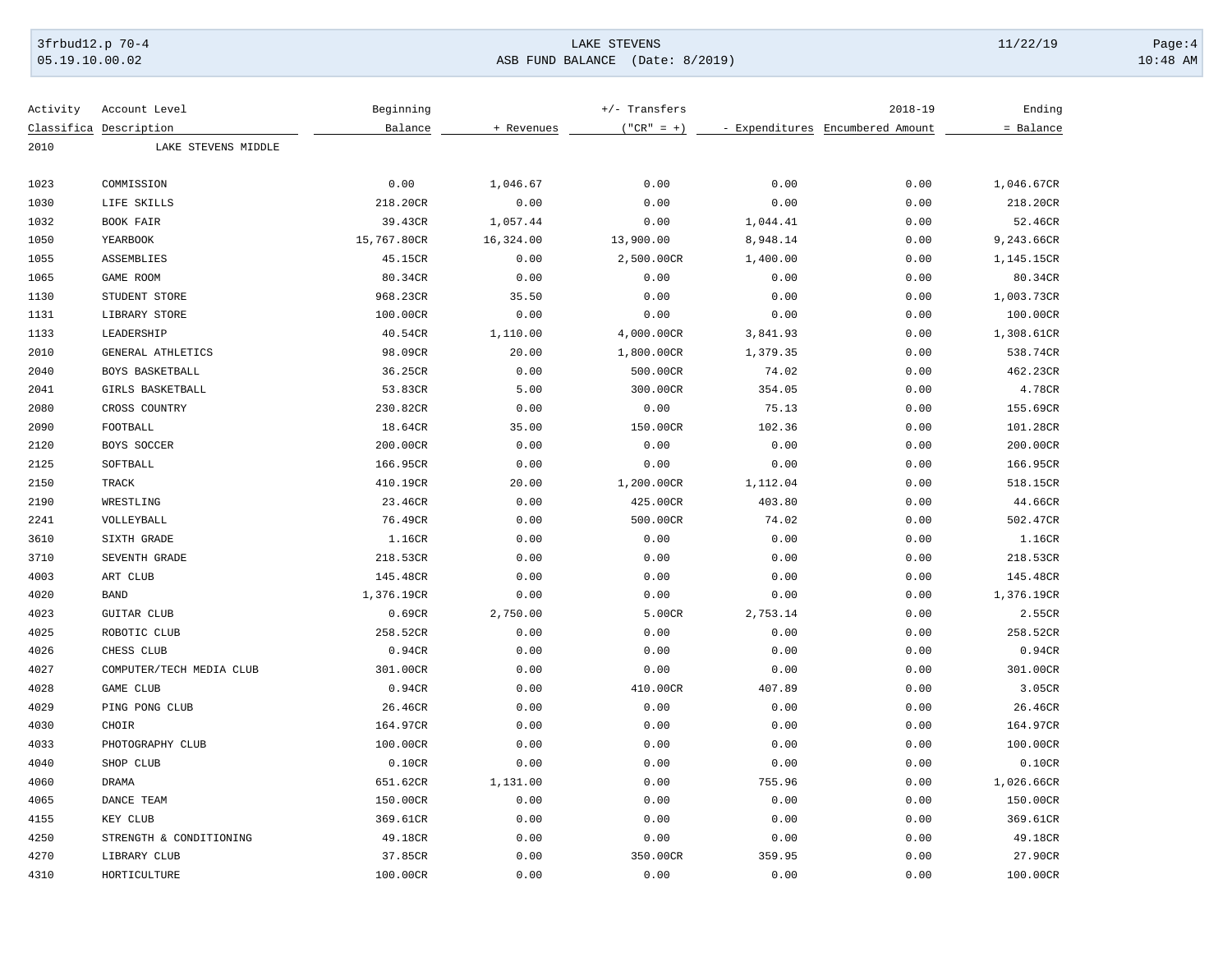# 3frbud12.p 70-4 Page:5 Page:5 Page:5 Page:5 Page:5 Page:5 Page:5 Page:5 Page:5 Page:5 Page:5 Page:5 Page:5 Page:5 Page:5 Page:5 Page:5 Page:5 Page:5 Page:5 Page:5 Page:5 Page:5 Page:5 Page:5 Page:5 Page:5 Page:5 Page:5 Pag 05.19.10.00.02 ASB FUND BALANCE (Date: 8/2019) 10:48 AM

| Activity  | Account Level                  | Beginning   |            | +/- Transfers |                                  | $2018 - 19$ | Ending      |
|-----------|--------------------------------|-------------|------------|---------------|----------------------------------|-------------|-------------|
|           | Classifica Description         | Balance     | + Revenues | $("CR" = +)$  | - Expenditures Encumbered Amount |             | = Balance   |
| 2010      | LAKE STEVENS MIDDLE            |             |            |               |                                  |             |             |
| 4325      | CONFLICT TEAM/PEER HELPER      | 51.38CR     | 0.00       | 0.00          | 0.00                             | 0.00        | 51.38CR     |
| 4340      | MATH CLUB                      | 209.76CR    | 0.00       | 0.00          | 0.00                             | 0.00        | 209.76CR    |
| 4345      | <b>SCIENCE CLUB</b>            | 212.75CR    | 0.00       | 0.00          | 0.00                             | 0.00        | 212.75CR    |
| 6010      | CHARITABLE - ASB PRIVATE MONEY | 0.00        | 750.00     | 0.00          | 750.00                           | 0.00        | 0.00        |
| $- - - -$ |                                | 45,156.96CR | 70,940.64  | 0.00          | 54,018.63                        | 0.00        | 62,078.97CR |
|           |                                |             |            |               |                                  |             |             |
| 2070      | NORTHLAKE MIDDLE SCHOOL        |             |            |               |                                  |             |             |
| 1010      | NLMS GENERAL ASB               | 2,266.07    | 9,007.11   | 9,314.66CR    | 14,680.56                        | 0.00        | 1,375.14CR  |
| 1013      | FUNDRAISERS                    | 330.35CR    | 1,632.49   | 0.00          | 0.00                             | 0.00        | 1,962.84CR  |
| 1014      | FIELD TRIPS                    | 1,447.94CR  | 1,485.75   | 0.00          | 1,025.00                         | 0.00        | 1,908.69CR  |
| 1015      | SOFT DRINKS                    | 319.35CR    | 934.77     | 0.00          | 0.00                             | 0.00        | 1,254.12CR  |
| 1016      | VENDING/MILK PRODUCTS          | 797.06CR    | 1,785.81   | 0.00          | 0.00                             | 0.00        | 2,582.87CR  |
| 1017      | <b>DONATIONS</b>               | 5,514.14CR  | 8,326.98   | 10,264.14     | 0.00                             | 0.00        | 3,576.98CR  |
| 1020      | STUDENT RECOGINITION           | 499.65CR    | 0.00       | 1,800.00CR    | 2,189.82                         | 0.00        | 109.83CR    |
| 1032      | BOOK FAIR                      | 0.00        | 1,930.68   | 0.00          | 1,930.67                         | 0.00        | 0.01CR      |
| 1035      | SAFETY PATROL                  | 18.98CR     | 0.00       | 200.00CR      | 218.68                           | 0.00        | 0.30CR      |
| 1045      | TALENT SHOW                    | 125.29CR    | 0.00       | 0.00          | 0.00                             | 0.00        | 125.29CR    |
| 1050      | YEARBOOK                       | 14,840.64CR | 10,042.00  | 11,100.00     | 5,071.10                         | 0.00        | 8,711.54CR  |
| 1055      | ASSEMBLIES                     | 914.02CR    | 0.00       | 0.00          | 750.00                           | 0.00        | 164.02CR    |
| 1133      | LEADERSHIP                     | 486.29CR    | 330.05     | 2,000.00CR    | 2,251.85                         | 0.00        | 564.49CR    |
| 1134      | $\mathop{\rm DANCE}\nolimits$  | 4,758.26CR  | 5,346.04   | 0.00          | 2,400.48                         | 0.00        | 7,703.82CR  |
| 2010      | GENERAL ATHLETICS              | 221.93CR    | 0.00       | 564.27CR      | 580.00                           | 0.00        | 206.20CR    |
| 2040      | BOYS BASKETBALL                | 86.05CR     | 0.00       | 376.61CR      | 418.24                           | 0.00        | 44.42CR     |
| 2041      | GIRLS BASKETBALL               | 24.29CR     | 0.00       | 475.71CR      | 370.94                           | 0.00        | 129.06CR    |
| 2080      | CROSS COUNTRY                  | 0.00        | 25.00      | 535.60CR      | 544.60                           | 0.00        | 16.00CR     |
| 2090      | FOOTBALL                       | 0.00        | 15.00      | 490.78CR      | 185.20                           | 0.00        | 320.58CR    |
| 2150      | TRACK                          | 917.80CR    | 50.00      | 88.62CR       | 1,006.42                         | 0.00        | 50.00CR     |
| 2190      | WRESTLING                      | 294.93CR    | 0.00       | 347.31CR      | 642.24                           | 0.00        | 0.00        |
| 2241      | VOLLEYBALL                     | 17.33CR     | 552.00     | 440.55CR      | 1,009.88                         | 0.00        | 0.00        |
| 4003      | ART CLUB                       | 200.00CR    | 0.00       | 0.00          | 0.00                             | 0.00        | 200.00CR    |
| 4020      | <b>BAND</b>                    | 210.00CR    | 0.00       | 290.00CR      | 194.93                           | 0.00        | 305.07CR    |
| 4021      | MUSICAL INSTRUMENT             | 0.00        | 0.00       | 1,250.00CR    | 1,189.70                         | 0.00        | 60.30CR     |
| 4025      | ROBOTICS CLUB                  | 800.81CR    | 345.00     | 1,125.00CR    | 1,004.05                         | 0.00        | 1,266.76CR  |
| 4027      | COMPUTER/TECH MEDIA            | 99.92CR     | 0.00       | 500.00CR      | 478.18                           | 0.00        | 121.74CR    |
| 4155      | KEY CLUB                       | 419.23CR    | 0.00       | 51.11         | 0.00                             | 0.00        | 368.12CR    |
| 4156      | AMBASSADORS CLUB               | 0.00        | 130.05     | 467.87CR      | 111.20                           | 0.00        | 486.72CR    |
| 4244      | DIVERSITY CLUB                 | 0.00        | 0.00       | 454.58CR      | 323.72                           | 0.00        | 130.86CR    |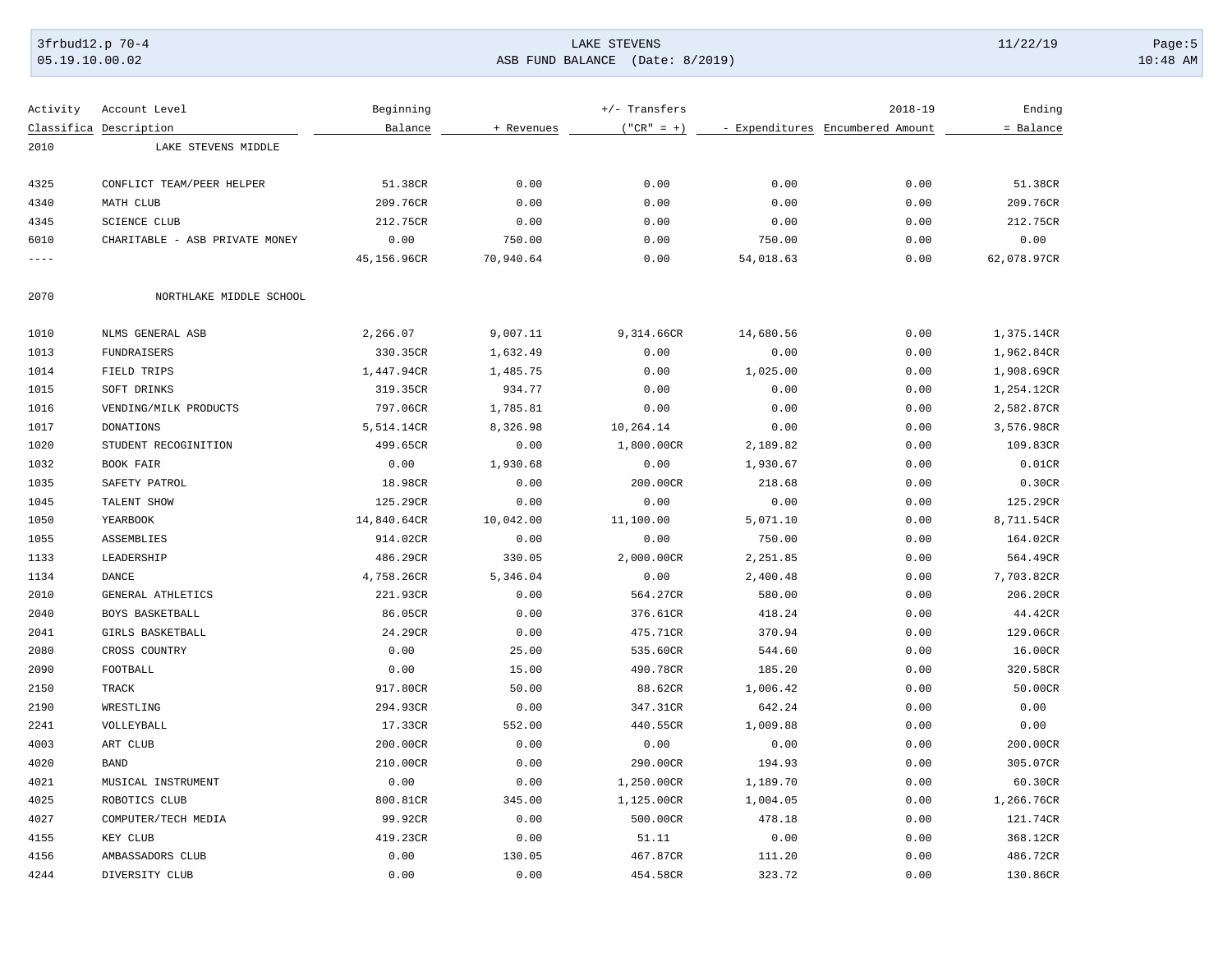# 3frbud12.p 70-4 LAKE STEVENS 11/22/19 Page:6 05.19.10.00.02 ASB FUND BALANCE (Date: 8/2019) 10:48 AM

| Activity | Account Level            | Beginning   |            | $+/-$ Transfers |           | $2018 - 19$                      | Ending      |
|----------|--------------------------|-------------|------------|-----------------|-----------|----------------------------------|-------------|
|          | Classifica Description   | Balance     | + Revenues | $("CR" = +)$    |           | - Expenditures Encumbered Amount | = Balance   |
| 2070     | NORTHLAKE MIDDLE SCHOOL  |             |            |                 |           |                                  |             |
|          |                          |             |            |                 |           |                                  |             |
| 4290     | SEWING CLUB              | 674.58CR    | 0.00       | 0.00            | 0.00      | 0.00                             | 674.58CR    |
| 4291     | FCCLA/CULINARY           | 92.01CR     | 0.00       | 707.99CR        | 767.51    | 0.00                             | 32.49CR     |
| 4340     | MATH CLUB                | 364.97CR    | 0.00       | 214.30          | 193.48    | 0.00                             | 42.81       |
| 4342     | RUNNING CLUB             | 783.90CR    | 0.00       | 0.00            | 0.00      | 0.00                             | 783.90CR    |
| 4345     | <b>SCIENCE CLUB</b>      | 500.00CR    | 0.00       | 0.00            | 0.00      | 0.00                             | 500.00CR    |
| ----     |                          | 33,493.65CR | 41,938.73  | 200.00          | 39,538.45 | 0.00                             | 35,693.93CR |
| 2090     | CAVELERO MID HIGH SCHOOL |             |            |                 |           |                                  |             |
| 1010     | CMHS GENERAL ASB         | 18,479.77CR | 34,547.13  | 5,087.49        | 6,840.33  | 0.00                             | 41,099.08CR |
| 1014     | FIELD TRIPS              | 358.50CR    | 8,597.00   | 165.00CR        | 7,295.10  | 0.00                             | 1,825.40CR  |
| 1016     | VENDING/MILK PRODUCTS    | 1,295.78CR  | 3,792.56   | 3,800.00        | 0.00      | 0.00                             | 1,288.34CR  |
| 1017     | DONATIONS                | 500.00CR    | 825.00     | 825.00          | 0.00      | 0.00                             | 500.00CR    |
| 1020     | STUDENT RECOGINITION     | 935.03CR    | 0.00       | 1,300.00CR      | 546.65    | 0.00                             | 1,688.38CR  |
| 1032     | BOOK FAIR                | 0.00        | 1,954.29   | 0.00            | 1,954.29  | 0.00                             | 0.00        |
| 1050     | YEARBOOK                 | 9,861.88CR  | 31,035.00  | 10,000.00       | 13,948.98 | 0.00                             | 16,947.90CR |
| 1055     | ASSEMBLIES               | 1,615.37CR  | 0.00       | 0.00            | 650.00    | 0.00                             | 965.37CR    |
| 1130     | STUDENT STORE            | 3,736.51CR  | 9,676.45   | 2,134.47        | 6,554.21  | 0.00                             | 4,724.28CR  |
| 1133     | LEADERSHIP               | 4,896.26CR  | 8,966.50   | 0.00            | 7,026.64  | 0.00                             | 6,836.12CR  |
| 2010     | GENERAL ATHLETICS        | 14,073.82CR | 120.00     | 7,300.00CR      | 4,900.21  | 0.00                             | 16,593.61CR |
| 2020     | <b>BASEBALL</b>          | 1,667.77CR  | 0.00       | 2,000.00CR      | 2,626.17  | 0.00                             | 1,041.60CR  |
| 2040     | BOYS BASKETBALL          | 2,444.78CR  | 60.00      | 900.00CR        | 791.75    | 0.00                             | 2,613.03CR  |
| 2041     | GIRLS BASKETBALL         | 616.25CR    | 0.00       | 900.00CR        | 1,226.62  | 0.00                             | 289.63CR    |
| 2080     | CROSS COUNTRY            | 398.33CR    | 0.00       | 112.00CR        | 276.52    | 0.00                             | 233.81CR    |
| 2090     | FOOTBALL                 | 13,949.57CR | 0.00       | 1,200.00CR      | 8,168.42  | 0.00                             | 6,981.15CR  |
| 2120     | BOYS SOCCER              | 3.96CR      | 0.00       | 1,000.00CR      | 149.74    | 0.00                             | 854.22CR    |
| 2121     | GIRLS SOCCER             | 125.46CR    | 125.00     | 175.00CR        | 149.74    | 0.00                             | 275.72CR    |
| 2125     | SOFTBALL                 | 1,692.04CR  | 1,574.40   | 0.00            | 2,616.95  | 0.00                             | 649.49CR    |
| 2130     | BOYS TENNIS              | 119.74CR    | 0.00       | 180.00CR        | 296.89    | 0.00                             | 2.85CR      |
| 2131     | GIRLS TENNIS             | 81.81CR     | 0.00       | 330.00CR        | 344.46    | 0.00                             | 67.35CR     |
| 2150     | TRACK                    | 4,486.96CR  | 60.00      | 5,000.00CR      | 8,677.65  | 0.00                             | 869.31CR    |
| 2190     | WRESTLING                | 1,014.01CR  | 0.00       | 120.00CR        | 1,087.91  | 0.00                             | 46.10CR     |
| 2241     | VOLLEYBALL               | 319.18CR    | 0.00       | 200.00CR        | 217.96    | 0.00                             | 301.22CR    |
| 3020     | CLASS OF 2020            | 10.00CR     | 0.00       | 10.00           | 0.00      | 0.00                             | 0.00        |
| 3021     | CLASS OF 2021            | 785.29CR    | 0.00       | 785.29          | 0.00      | 0.00                             | 0.00        |
| 3022     | CLASS OF 2022            | 500.00CR    | 717.00     | 0.00            | 176.81    | 0.00                             | 1,040.19CR  |
| 3023     | CLASS OF 2023            | 0.00        | 309.50     | 150.00CR        | 53.18     | 0.00                             | 406.32CR    |
| 4003     | ART CLUB                 | 172.47CR    | 0.00       | 0.00            | 29.46     | 0.00                             | 143.01CR    |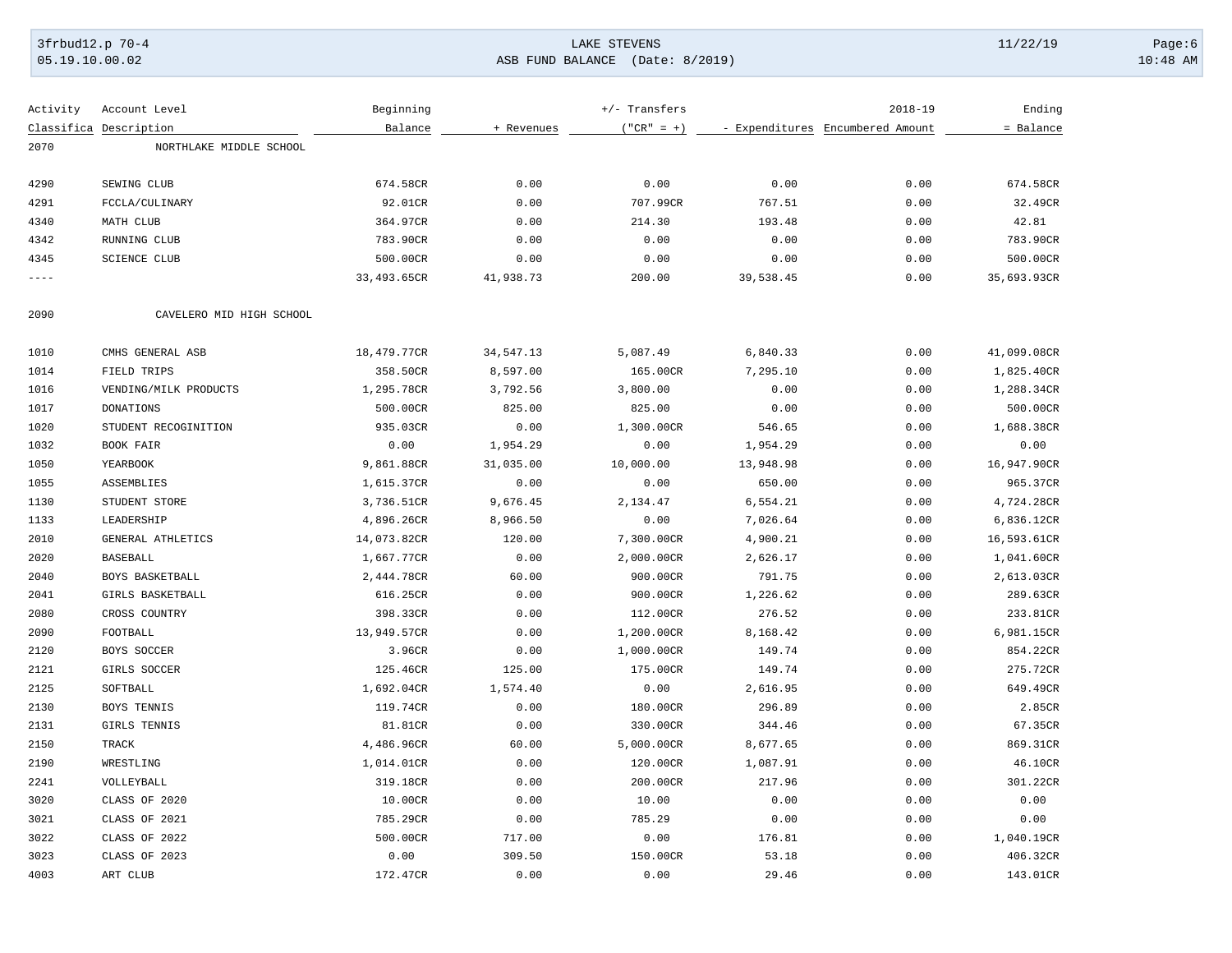# 3frbud12.p 70-4 LAKE STEVENS 11/22/19 Page:7 | 05.19.10.00.02 ASB FUND BALANCE (Date: 8/2019) 10:48 AM

| Activity   | Account Level                  | Beginning    |            | +/- Transfers |                                  | $2018 - 19$ | Ending       |
|------------|--------------------------------|--------------|------------|---------------|----------------------------------|-------------|--------------|
| Classifica | Description                    | Balance      | + Revenues | $("CR" = +)$  | - Expenditures Encumbered Amount |             | = Balance    |
| 2090       | CAVELERO MID HIGH SCHOOL       |              |            |               |                                  |             |              |
| 4004       | ANIME CLUB                     | 78.26CR      | 25.00      | 50.00CR       | 145.77                           | 0.00        | 7.49CR       |
| 4020       | <b>BAND</b>                    | 220.51CR     | 2,359.00   | 0.00          | 2,571.32                         | 0.00        | 8.19CR       |
| 4025       | ROBOTIC CLUB                   | 16,651.32CR  | 15,789.00  | 3,152.00CR    | 21,633.04                        | 0.00        | 13,959.28CR  |
| 4027       | COMPUTER/TECH MEDIA            | 358.58CR     | 0.00       | 0.00          | 0.00                             | 0.00        | 358.58CR     |
| 4028       | GAME CLUB                      | 135.84CR     | 0.00       | 0.00          | 0.00                             | 0.00        | 135.84CR     |
| 4034       | TECHNOMEDIA CLUB               | 140.41CR     | 0.00       | 0.00          | 130.66                           | 0.00        | 9.75CR       |
| 4060       | DRAMA CLUB                     | 5,940.45CR   | 12,237.25  | 0.00          | 12,161.69                        | 0.00        | 6,016.01CR   |
| 4073       | JEDI ACADEMY                   | 209.68CR     | 0.00       | 0.00          | 48.14                            | 0.00        | 161.54CR     |
| 4124       | K-POP HALLYU                   | 0.00         | 0.00       | 50.00CR       | 0.00                             | 0.00        | 50.00CR      |
| 4127       | ONE VOICE CLUB                 | 208.43CR     | 0.00       | 0.00          | 178.08                           | 0.00        | 30.35CR      |
| 4135       | NATURAL HIGHS NETWORK          | 267.31CR     | 0.00       | 100.00CR      | 83.00                            | 0.00        | 284.31CR     |
| 4155       | KEY CLUB                       | 336.06CR     | 230.00     | 133.00CR      | 486.35                           | 0.00        | 212.71CR     |
| 4260       | GSA                            | 125.00CR     | 0.00       | 0.00          | 0.00                             | 0.00        | 125.00CR     |
| 4290       | <b>FCCLA</b>                   | 134.51CR     | 100.00     | 5.49CR        | 240.00                           | 0.00        | 0.00         |
| 4342       | RUNNING CLUB                   | 137.46CR     | 0.00       | 0.00          | 0.00                             | 0.00        | 137.46CR     |
| 4348       | ULTIMATE DISC CLUB             | 0.00         | 0.00       | 50.00CR       | 0.00                             | 0.00        | 50.00CR      |
| 4360       | HONOR SOCIETY                  | 170.17CR     | 0.00       | 150.00CR      | 198.38                           | 0.00        | 121.79CR     |
| 6010       | CHARITABLE - ASB PRIVATE MONEY | 0.00         | 3,505.38   | 0.00          | 3,505.38                         | 0.00        | 0.00         |
| $- - - -$  |                                | 109,254.53CR | 136,605.46 | 2,080.24CR    | 117,988.45                       | 0.00        | 129,951.78CR |
| 4020       | LAKE STEVENS HIGH SCHOOL       |              |            |               |                                  |             |              |
| 1010       | LSHS GENERAL ASB               | 62,632.18CR  | 63, 369.83 | 17, 118.36    | 20,653.12                        | 0.00        | 88,230.53CR  |
| 1011       | ASB REPLACEMENT CARD           | 130.00CR     | 175.00     | 305.00        | 0.00                             | 0.00        | 0.00         |
| 1014       | FIELD TRIPS                    | 261.82       | 0.00       | 0.00          | 261.82CR                         | 0.00        | 0.00         |
| 1015       | SOFT DRINKS                    | 12,907.85CR  | 13,538.10  | 26, 445.95    | 0.00                             | 0.00        | 0.00         |
| 1017       | <b>DONATIONS</b>               | 435.74CR     | 341.51     | 777.25        | 0.00                             | 0.00        | 0.00         |
| 1018       | ROOTER BUS                     | 502.31CR     | 0.00       | 0.00          | 0.00                             | 0.00        | 502.31CR     |
| 1019       | GATE/ADMISSIONS                | 3,409.00CR   | 74,468.00  | 77,877.00     | 0.00                             | 0.00        | 0.00         |
| 1022       | SOPHOMORE ORIENTATION          | 13.44CR      | 0.00       | 2,200.00CR    | 1,755.02                         | 0.00        | 458.42CR     |
| 1030       | LIFE SKILLS                    | 532.87CR     | 0.00       | 850.00CR      | 699.86                           | 0.00        | 683.01CR     |
| 1050       | YEARBOOK                       | 77,783.63CR  | 72,085.00  | 0.00          | 61,771.32                        | 0.00        | 88,097.31CR  |
| 1052       | YEARBOOK ADS                   | 5,227.50CR   | 0.00       | 0.00          | 0.00                             | 0.00        | 5,227.50CR   |
| 1120       | <b>JOURNALISM</b>              | 15,674.89CR  | 0.00       | 0.00          | 392.04                           | 0.00        | 15,282.85CR  |
| 1130       | STUDENT STORE                  | 59,268.90CR  | 71,990.43  | 34,855.53     | 42,966.60                        | 0.00        | 53,437.20CR  |
| 1133       | LEADERSHIP                     | 4,468.77CR   | 407.15     | 6,000.00CR    | 4,178.22                         | 0.00        | 6,697.70CR   |
| 1135       | HI-Q/DESTINATION IMAGINE       | 1,845.21CR   | 0.00       | 200.00CR      | 1,609.45                         | 0.00        | 435.76CR     |
| 2010       | GENERAL ATHLETICS              | 265.80CR     | 5,573.34   | 11,890.00CR   | 16,821.75                        | 0.00        | 907.39CR     |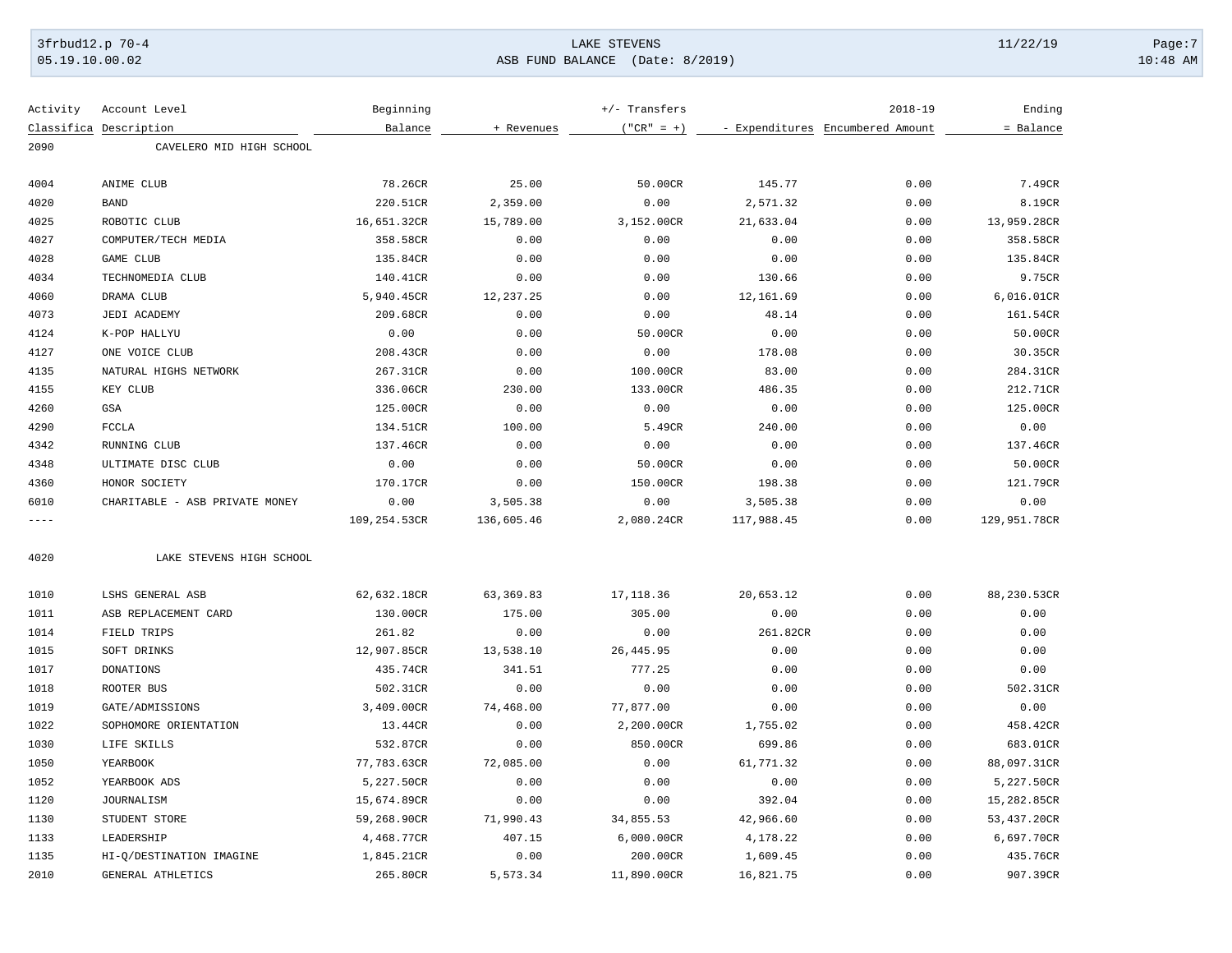# 3frbud12.p 70-4 Page:8 Page:8 Page:8 Page:8 Page:8 Page:8 Page:8 Page:8 Page:8 Page:8 Page:8 Page:8 Page:8 Page:8 Page:8 Page:8 Page:8 Page:8 Page:8 Page:8 Page:8 Page:8 Page:8 Page:8 Page:8 Page:8 Page:8 Page:8 Page:8 Pag 05.19.10.00.02 ASB FUND BALANCE (Date: 8/2019) 10:48 AM

| Activity     | Account Level            | Beginning           |            | $+/-$ Transfers |           | $2018 - 19$                      | Ending     |
|--------------|--------------------------|---------------------|------------|-----------------|-----------|----------------------------------|------------|
|              | Classifica Description   | Balance             | + Revenues | $('"CR" = +)$   |           | - Expenditures Encumbered Amount | = Balance  |
| 4020         | LAKE STEVENS HIGH SCHOOL |                     |            |                 |           |                                  |            |
|              |                          |                     |            |                 |           |                                  |            |
| 2011         | MAJOR ATHLETIC EQUIPMENT | 4,523.75CR          | 0.00       | 8,600.00CR      | 13,081.24 | 0.00                             | 42.51CR    |
| 2012         | SPORTS MEDICINE          | 77.87CR             | 0.00       | 3,570.00CR      | 3,630.54  | 0.00                             | 17.33CR    |
| 2013         | PLAYOFFS/TOURNAMENTS     | 777.54              | 0.00       | 22,710.00CR     | 21,479.94 | 0.00                             | 452.52CR   |
| 2014         | ATHLETIC TRAVEL          | 10,923.08           | 2,500.00   | 20,022.27CR     | 10,585.33 | 0.00                             | 1,013.86CR |
| 2015         | <b>CHEER</b>             | 121.55CR            | 5,000.00   | 800.00CR        | 5,850.00  | 0.00                             | 71.55CR    |
| 2020         | <b>BASEBALL</b>          | 1,415.88CR          | 0.00       | 1,890.00CR      | 2,855.36  | 0.00                             | 450.52CR   |
| 2040         | BOYS BASKETBALL          | 305.21CR            | 0.00       | 1,750.00CR      | 688.39    | 0.00                             | 1,366.82CR |
| 2041         | GIRLS BASKETBALL         | 267.54CR            | 150.00     | 2,050.00CR      | 2,284.53  | 0.00                             | 183.01CR   |
| 2070         | BOYS GOLF                | 7.16CR              | 0.00       | 1,230.00CR      | 1,138.89  | 0.00                             | 98.27CR    |
| 2071         | GIRLS GOLF               | 1,105.47CR          | 0.00       | 2,650.00CR      | 3,047.14  | 0.00                             | 708.33CR   |
| 2080         | CROSS COUNTRY            | 3,566.56CR          | 970.00     | 0.00            | 4,249.98  | 0.00                             | 286.58CR   |
| 2090         | FOOTBALL                 | 146.08CR            | 1,280.00   | 18,000.00CR     | 11,618.92 | 0.00                             | 7,807.16CR |
| 2120         | BOYS SOCCER              | 3,017.54CR          | 0.00       | 650.00          | 1,075.48  | 0.00                             | 1,292.06CR |
| 2121         | GIRLS SOCCER             | 2,647.64CR          | 0.00       | 0.00            | 0.00      | 0.00                             | 2,647.64CR |
| 2125         | SOFTBALL                 | 50.21CR             | 0.00       | 2,200.00CR      | 754.25    | 0.00                             | 1,495.96CR |
| 2130         | BOYS TENNIS              | 1,289.98CR          | 0.00       | 780.00CR        | 823.83    | 0.00                             | 1,246.15CR |
| 2131         | GIRLS TENNIS             | 402.58CR            | 0.00       | 610.00CR        | 677.04    | 0.00                             | 335.54CR   |
| 2140         | BOYS SWIMMING            | 321.73CR            | 0.00       | 910.00CR        | 270.00    | 0.00                             | 961.73CR   |
| 2141         | GIRLS SWIMMING           | 855.96CR            | 0.00       | 1,000.00CR      | 263.72    | 0.00                             | 1,592.24CR |
| 2150         | TRACK                    | 617.15CR            | 4,891.00   | 4,200.00CR      | 8,883.32  | 0.00                             | 824.83CR   |
| 2190         | WRESTLING                | 71.74CR             | 5,100.00   | 1,475.00CR      | 6,624.53  | 0.00                             | 22.21CR    |
| 2241         | VOLLEYBALL               | 5.51CR              | 0.00       | 4,000.00CR      | 3,649.18  | 0.00                             | 356.33CR   |
| 3018         | CLASS OF 2018            | 4,710.61CR          | 0.00       | 4,587.34        | 123.27    | 0.00                             | 0.00       |
| 3019         | CLASS OF 2019            | 5,384.70CR          | 30,711.00  | 500.00CR        | 32,873.70 | 0.00                             | 3,722.00CR |
| 3020         | CLASS OF 2020            | 569.38CR            | 35,212.00  | 1,350.00CR      | 30,646.79 | 0.00                             | 6,484.59CR |
| 3021         | CLASS OF 2021            | 0.00                | 2,934.00   | 1,935.29CR      | 3,394.14  | 0.00                             | 1,475.15CR |
| 3022         | CLASS OF 2022            | 0.00                | 0.00       | 1,000.00CR      | 0.00      | 0.00                             | 1,000.00CR |
| 4003         | ART CLUB                 | 250.00CR            | 0.00       | 0.00            | 0.00      | 0.00                             | 250.00CR   |
| 4004         | ANIME CLUB               | 108.10CR            | 2,430.00   | 1,900.00CR      | 3,819.47  | 0.00                             | 618.63CR   |
| 4006         | HACKEY SACK CLUB         | 250.00CR            | 0.00       | 250.00          | 0.00      | 0.00                             | 0.00       |
|              | DUNGEONS AND DRAGONS     |                     |            |                 |           |                                  |            |
| 4010<br>4012 |                          | 35.73CR<br>750.00CR | 0.00       | 0.00<br>0.00    | 0.00      | 0.00<br>0.00                     | 35.73CR    |
|              | SPORTS MEDICINE CLUB     |                     | 0.00       |                 | 0.00      |                                  | 750.00CR   |
| 4020         | <b>BAND</b>              | 5,441.62CR          | 788.49     | 4,000.00CR      | 9,697.75  | 0.00                             | 532.36CR   |
| 4024         | VIKING TV                | 1,003.38CR          | 0.00       | 0.00            | 0.00      | 0.00                             | 1,003.38CR |
| 4025         | ROBOTIC CLUB             | 450.00CR            | 0.00       | 0.00            | 0.00      | 0.00                             | 450.00CR   |
| 4027         | COMPUTER/TECH MEDIA/ TSA | 476.36CR            | 0.00       | 200.00CR        | 0.00      | 0.00                             | 676.36CR   |
| 4028         | GAME CLUB                | 500.00CR            | 0.00       | 100.00CR        | 0.00      | 0.00                             | 600.00CR   |
| 4029         | PING PONG CLUB           | 217.89CR            | 0.00       | 100.00CR        | 0.00      | 0.00                             | 317.89CR   |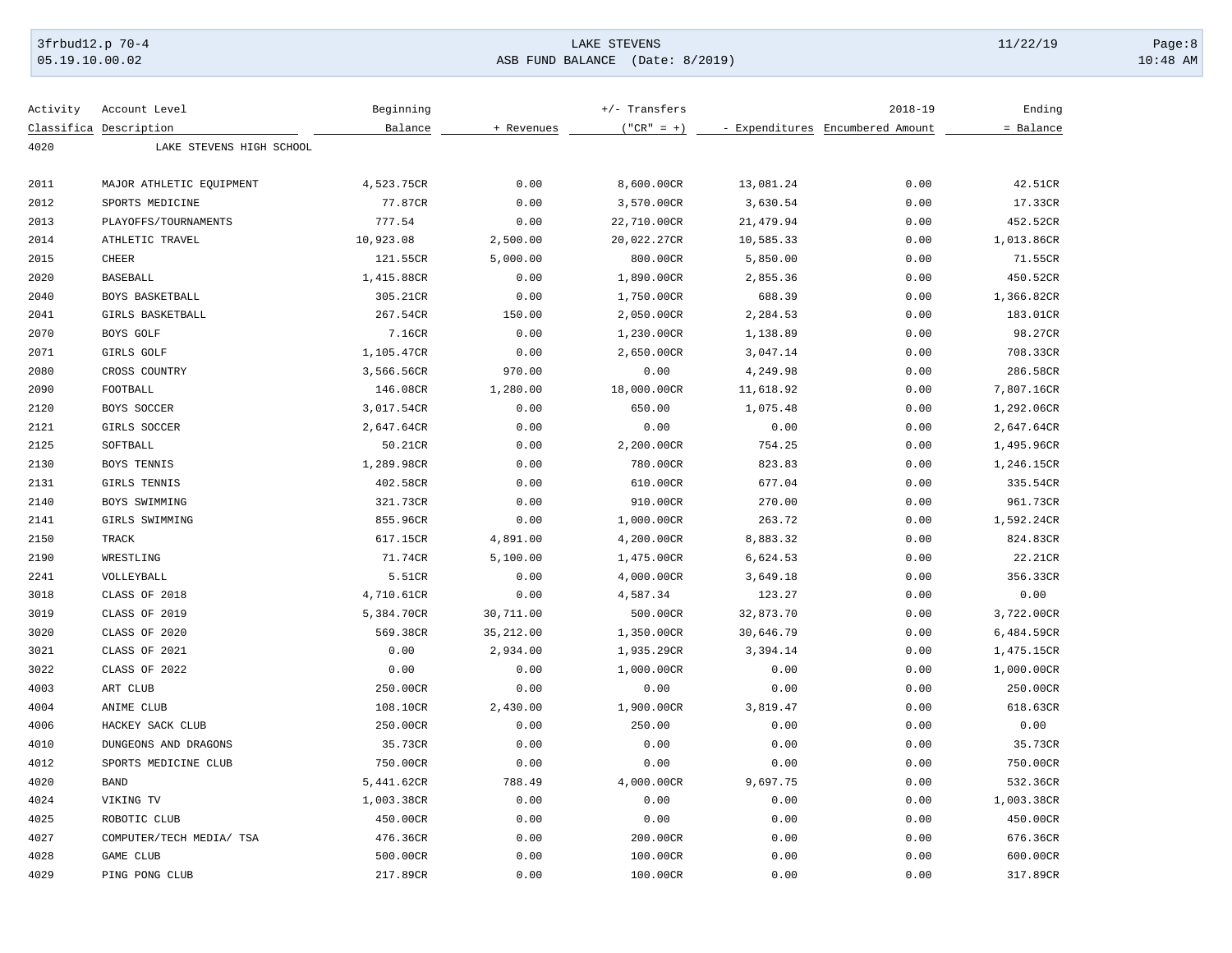# 3frbud12.p 70-4 Page:9 Page:9 Page:9 Page:9 Page:9 Page:9 Page:9 Page:9 Page:9 Page:9 Page:9 Page:9 Page:9 Page:9 Page:9 Page:9 Page:9 Page:9 Page:9 Page:9 Page:9 Page:9 Page:9 Page:9 Page:9 Page:9 Page:9 Page:9 Page:9 Pag 05.19.10.00.02 ASB FUND BALANCE (Date: 8/2019) 10:48 AM

| Activity    | Account Level                 | Beginning    |            | +/- Transfers |            | $2018 - 19$                      | Ending       |
|-------------|-------------------------------|--------------|------------|---------------|------------|----------------------------------|--------------|
|             | Classifica Description        | Balance      | + Revenues | $("CR" = +)$  |            | - Expenditures Encumbered Amount | = Balance    |
| 4020        | LAKE STEVENS HIGH SCHOOL      |              |            |               |            |                                  |              |
| 4030        | CHOIR                         | 658.00CR     | 0.00       | 200.00CR      | 554.38     | 0.00                             | 303.62CR     |
| 4032        | VIDEO CLUB                    | 550.00CR     | 0.00       | 0.00          | 451.28     | 0.00                             | 98.72CR      |
| 4035        | THE MODEL UNITED NATIONS CLUB | 570.00CR     | 0.00       | 0.00          | 0.00       | 0.00                             | 570.00CR     |
| 4050        | DECA                          | 13,504.64CR  | 9,298.73   | 25,000.00CR   | 26, 159.57 | 0.00                             | 21,643.80CR  |
| 4055        | MATH CONSTRUCTION             | 10,269.88CR  | 250.00     | 0.00          | 0.00       | 0.00                             | 10,519.88CR  |
| 4058        | <b>FASHION CLUB</b>           | 778.05CR     | 0.00       | 0.00          | 0.00       | 0.00                             | 778.05CR     |
| 4060        | <b>DRAMA</b>                  | 6,494.66CR   | 26, 292.50 | 200.00CR      | 24,306.11  | 0.00                             | 8,681.05CR   |
| 4065        | DANCE CLUB                    | 250.00CR     | 0.00       | 100.00CR      | 0.00       | 0.00                             | 350.00CR     |
| 4070        | LIBRARY CLUB                  | 0.00         | 0.00       | 450.00CR      | 38.20      | 0.00                             | 411.80CR     |
| 4071        | HIP HOP CLUB                  | 782.48CR     | 0.00       | 782.48        | 0.00       | 0.00                             | 0.00         |
| 4127        | ONE VOICE CLUB                | 433.74CR     | 0.00       | 0.00          | 0.00       | 0.00                             | 433.74CR     |
| 4128        | MINORITY AWARENESS MOVEMENT   | 414.31CR     | 0.00       | 400.00CR      | 145.16     | 0.00                             | 669.15CR     |
| 4129        | MAGIC CLUB                    | 491.38CR     | 0.00       | 16.00CR       | 507.17     | 0.00                             | 0.21CR       |
| 4130        | FELLOWSHIP-CHRISTIAN ATHLETES | 428.45CR     | 0.00       | 0.00          | 56.72      | 0.00                             | 371.73CR     |
| 4131        | <b>LANTERN GROUP</b>          | 185.16CR     | 0.00       | 0.00          | 0.00       | 0.00                             | 185.16CR     |
| 4132        | HARRY POTTER CLUB             | 436.64CR     | 0.00       | 0.00          | 170.26     | 0.00                             | 266.38CR     |
| 4135        | NATURAL HIGHS NETWORK         | 975.25CR     | 0.00       | 0.00          | 78.46      | 0.00                             | 896.79CR     |
| 4155        | KEY CLUB                      | 1,970.44CR   | 1,792.33   | 100.00CR      | 2,518.93   | 0.00                             | 1,343.84CR   |
| 4160        | INTERACT CLUB                 | 870.02CR     | 0.00       | 200.00CR      | 0.00       | 0.00                             | 1,070.02CR   |
| 4240        | <b>GERMAN CLUB</b>            | 790.99CR     | 0.00       | 0.00          | 0.00       | 0.00                             | 790.99CR     |
| 4241        | FRENCH CLUB                   | 938.34CR     | 0.00       | 100.00CR      | 127.19     | 0.00                             | 911.15CR     |
| 4245        | M.E.Ch.A CLUB                 | 238.35CR     | 0.00       | 300.00CR      | 0.00       | 0.00                             | 538.35CR     |
| 4250        | STRENGTH & CONDITIONING       | 2,038.38CR   | 0.00       | 1,000.00CR    | 1,401.27   | 0.00                             | 1,637.11CR   |
| 4255        | <b>GREEN CLUB</b>             | 169.89CR     | 0.00       | 169.89        | 0.00       | 0.00                             | 0.00         |
| 4260        | GSA                           | 939.56CR     | 0.00       | 100.00CR      | 0.00       | 0.00                             | 1,039.56CR   |
| 4271        | ANIMATION CLUB                | 350.00CR     | 0.00       | 100.00CR      | 0.00       | 0.00                             | 450.00CR     |
| 4275        | DEAD POETS SOCIETY            | 656.70CR     | 0.00       | 100.00CR      | 0.00       | 0.00                             | 756.70CR     |
| 4290        | <b>FCCLA</b>                  | 83.57CR      | 5,100.00   | 2,700.00CR    | 2,859.84   | 0.00                             | 5,023.73CR   |
| 4346        | THIS DAY IN HISTORY CLUB      | 441.90CR     | 0.00       | 0.00          | 0.00       | 0.00                             | 441.90CR     |
| 4360        | HONOR SOCIETY                 | 1,994.73CR   | 810.00     | 200.00CR      | 579.34     | 0.00                             | 2,425.39CR   |
| 6010        | LSHS ASB CHARITABLE           | 0.00         | 4, 114.44  | 0.00          | 4, 114. 44 | 0.00                             | 0.00         |
| 6050        | LSHS DECA CHARITABLE          | 1,402.81CR   | 881.67     | 0.00          | 1,087.26   | 0.00                             | 1,197.22CR   |
| 6133        | LSHS LEADERSHIP CHARITABL     | 594.48CR     | 219.35     | 0.00          | 813.83     | 0.00                             | 0.00         |
| 6360        | LSHS HONOR SOCIETY FUND       | 0.00         | 104.82     | 0.00          | 104.82     | 0.00                             | 0.00         |
| $- - - - -$ |                               | 324,803.33CR | 442,778.69 | 1,880.24      | 400,746.52 | 0.00                             | 364,955.26CR |